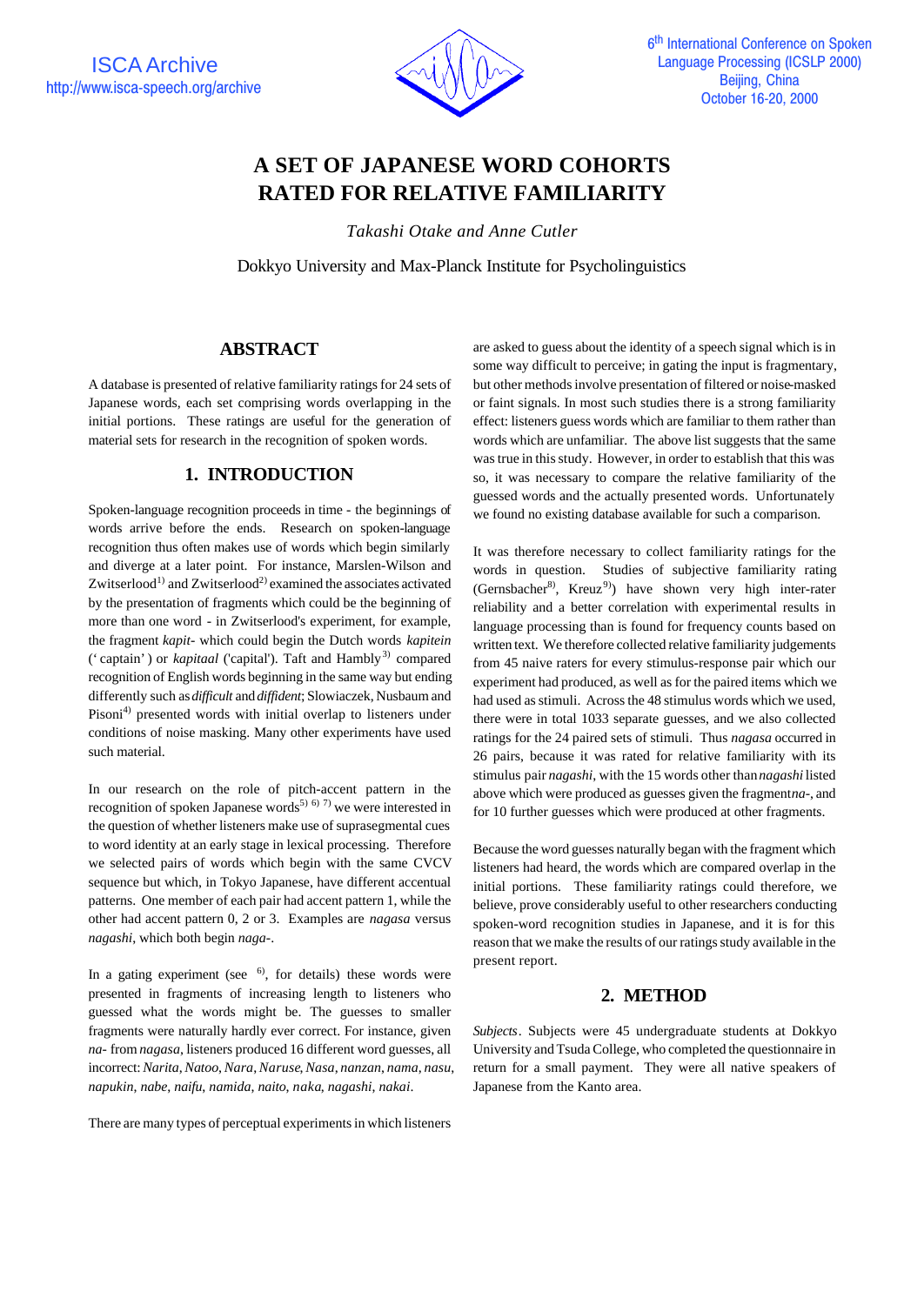*Materials and procedure*. 1147 pairs of words were printed on 6 pages of B4 size paper. Instructions were printed on the left side of the first page. Words were written (according to the relevant convention for their orthographical representation) in kanji, hiragana or katakana, or on occasion in a combination of these. All loanwords were written in katakana. Most words of Chinese origin were written in Kanji, but some Kanji words, which in the judgement of the first author were unlikely to be well known in their conventional written form, were written either in hiragana, or with additional kana to indicate pronunciation.

The total of 1147 included all stimulus words from the gating study plus all guessed words from the gating study, with some additional filler items which, unlike the items derived from the gating study, did not form extensive initial-overlap sets. 12 pairs were repeated for use as a reliability check

Subjects were tested individually or in a group of as many as 6 in a room. They completed the questionnaire at their own speed.

Their instructions were: "The purpose of this investigation is to investigate the familiarity of Japanese words to Japanese people. You will see 1147 pairs of words on the following pages. Look at each pair, and decide which word is more familiar to you. Once you decide, circle the word you chose. You may feel that it is hard to decide, but never fail to choose one from each pair of words. For instance, you may see *yama* - *compyuutaa* ('mountain-computer'). Look at these words, and decide which word is more familiar to you. If you feel that *yama* is more familiar to you, circle that word. If you feel *compyuutaa* is more familiar, choose that word."

#### **3. RESULTS AND DISCUSSION**

The completed questionnaires were scored and the number of respondents choosing each member of each pair collated.

The repeated items used for the reliability check produced a correlation of .97 between the first and second occurrence.

The guessed words proved more familiar than the stimulus words in 62.62% of cases. For guesses with the same initial accent pattern (HL- or LH-, where LH- collapses across all accent patterns except accent 1), rated familiarity was higher than the stimulus word in 61.51% of cases, while for guesses with different initial accent pattern, rated familiarity was higher than the stimulus word in 64.96% of cases.

The raw data from the sets of words derived from the gating study, in terms of numbers of subjects rating each item as relatively more familiar than the stimulus word it was paired with, are listed in the Appendix. Accent pattern in Tokyo Japanese of the guessed words, which was the focus of our study, is not recorded in the Appendix since this information is easily available from dictionary sources $^{10)}$ .

The guesses provide a view of the range of lexical options available to speakers of Tokyo Japanese given the initial ambiguous word

fragments used in the study. Perhaps predictably, there is a tendency for the guesses to be reasonably familiar and for the words used as stimulus material also to be regarded as familiar. Thus many of the guesses are rated as more familiar than the stimulus words by around half of the subjects. However, the lists do include some which are rated as more familiar than the stimulus words by most subjects (for *nagasa*, for example, such words are *nasu*, *napukin*, *naifu*, *namida*), as well as others rated as less familiar by most subjects (for *nagasa*, *Naruse*, *nanzan*, *nakai*, *nagaku*, *nagase*).

## **4. ACKNOWLEDGMENTS**

This research was supported by a Grant-in-Aid for Scientific Research from the Ministry of Education, Science, Sports and Culture (Grant number: 06610475) and a grant from Max Planck Society, both to the first author. We thank Daisuke Ito and Takaaki Nakazawa (Dokkyo University), Keiko Noguchi (Tsuda College), Kiyoko Yoneyama, Aki Arai, Yoko Kuroda and Maki Yoshida (Ohio State University) for assistance. A full report of this work will appear in *Dokkyo Studies in Data Processing and Computer Science*, 18.

## **5. REFERENCES**

- 1. Marslen-Wilson, W. D., and Zwitserlood, P. "Accessing spoken words: The importance of word onsets," *Journal of Experimental Psychology: Human Perception & Performance* 15: 576-585, 1989.
- 2. Zwitserlood, P. "The locus of the effects of sentential-semantic context in spoken-word processing," *Cognition* 32: 25-64, 1989.
- 3. Taft, M. and Hambly, G. "Exploring the cohort model of spoken word recognition," *Cognition* 22: 259-282, 1986.
- 4. Slowiaczek, L.M., Nusbaum, H.C., and Pisoni, D.B. "Acoustic-phonetic priming in auditory word recognition," *Journal of Experimental Psychology: Learning, Memory & Cognition* 13: 64-75, 1987.
- 5. Cutler, A., and Otake, T. "The processing of word prosody in Japanese," *Proceedings of the 6th Australian International Conference on Speech Science and Technology*, Adelaide, 599-604, 1996.
- 6. Cutler, A., and Otake, T. "Pitch accent in spoken-word recognition in Japanese," *Journal of the Acoustical Society of America* 105: 1877-1888, 1999.
- 7. Cutler, A., and Otake, T. "Early use of pitch accent in Japanese spoken-word recognition," Paper presented to the 134th Meeting, Acoustical Society of America, San Diego, December 1997.
- 8. Gernsbacher, M.A. "Resolving twenty years of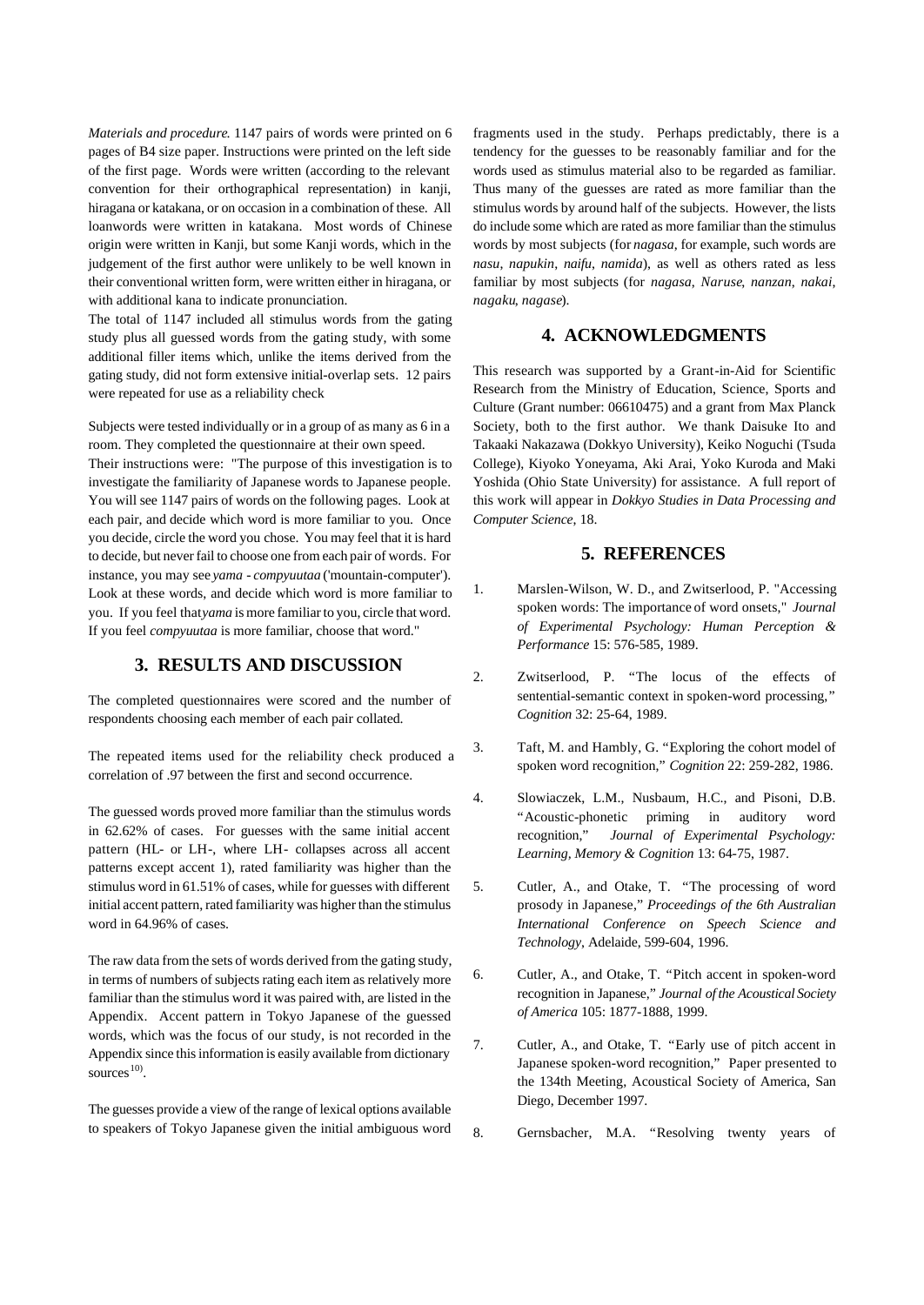inconsistent interactions between lexical familiarity and orthography, concreteness and polysemy," *Journal of Experimental Psychology: General* 113: 256-281, 1984.

- 9. Kreuz, R. J. "The subjective familiarity of English homophones," *Memory & Cognition* 15: 154-168, 1987.
- 10. Sugito, M. *Akusento onsei jiten* (Accent pronunciation dictionary) CD ROM. (Maruzen, Tokyo, 1995).

#### **6. APPENDIX**

The numbers after each item refer to the number of subjects rating that item as more familiar than the stimulus word. The remainder of the 45 subjects rated the stimulus word as more familiar. Thus for the example nagasa, 24 subjects rated *nagasa* as more familiar than *nagashi*, while 21 subjects rated *nagashi* as more familiar than *nagasa*; 20 subjects rated *NASA* as more familiar than *nagasa*, implying that 25 subjects rated *nagasa* as more familiar than *NASA*; and so on. Two words with the same Roman orthography are distinguished: e.g. *washi* (1), *washi* (2).

- **1. bakuhu** bakuchi 19, baasan 35, baggu 37, baiku 40, baiorin 38, baka 36, bakku 31, baku 5, bakudan 30, bakuro 37, banana 43, basya 25, bataa 41, battaa 37, batto 14 **bakuchi** bakuhu 26, bacchi 28, baggu 37, baka 36, bakemono 25, bakkin 31, bakku 35, bakkunetto 12, baku 4, bakuchiku 18, bakudan 26, basuketto 34, batsu 35, batta 29, batto 32
- **2. hanabi** hanawa 9, hada 31, hage 25, haguki 14, haisha 31, hakka 5, hakubi 5, hamachi 17, hamaki 9, hamu 30, hanare 12, hanashi 32, hanchou 17, handan 18, handoru 26, hankachi 34, hanki 5, hanpen 20, hanshi 4, hanten 5, happa 16, happi 16, haru 30, hashika 13, hatena 11, hato 26, hattari 19, hatto 7, hachi 22

**hanawa** hanabi 36, hadagi 30, hande 30, hana 41, hanami 39, hanamizu 35, hanao 13, hanashi 35, hanauta 30, hanaya 36, hanga 25, hankachi 41, hanko 36, hankyou 34, hanran 27, hanshi 26, hantai 34, hanten 12, happa 36, haramaki 20, hari 12, hashi 37, hasu 21, hato 31, hatten 32

- **3. hokubu** hokuro 28, hokutou 35, hotaru 32 **hokuro** hokubu 16, hoken 20, hokkai 6, hokkaidou 28, hokke 17, hokkyoku 14, hokuriku 14, hokutou 9, hon 36, honto 34, hontou 28, hoshi 32, hotaru 10, hotto 21, hottodokku 29, houseki 23
- **4. kamotsu** kamome 33, kaisya 40, kaji 40, kakashi 27, kaki (2) 29, kakko 30, kakkou 23, kaku 29, kamameshi 30, kamera 38, kamikaze 15, kamo 24, kamonabe 10, kamu 35, kan 38, kanbutsu 15, kanmuri 19, kanpa 23, kanpou 32, kantou 42, kanzume 37, kappu 38, karasu 36, karate 28, karuteru 18, kashi 40, kattaa 35, katei 41, katsu 35, kattou 31

**kamome** kamotsu 12, kami 35, kabu 25, kabuto 13, kachime 25, kaidan 38, kaisha 32, kakashi 22, kakke 12, kakkou 9, kamaboko 33, kamakiri 23, kamisama 40, kamo-resu 14, kamoku 28, kamon 13, kamoniku 14, kan 18, kana 18, kanbotsu 5, kankou 37, kanmuri 13, kanpachi 12, kanso 36,

kantan 23, kanten 29, karasu 24, karate24, kashi 38, katana 20, katte 22, kauntaa 28, kabin 29

**5. karasu** karada 33, kabin 31, kai 29, kaki (1) 28, kaki (2) 20, kakki 23, kakugo 21, kakuteru 22, kamera 34, kami 29, kanna 8, kanpa 20, kanpo 7, kansou 36, kappa 15, kappumen 34, kappuru 36, karahuru 26, karui 22, karumen 12, karuta 20, karute 15, karuteru 1, kasegi 24, kashi 40, kattaa 35, kaze 37, kazoku 39

**karada** karasu 12, kaki (1) 19, kamera 23, karabukin 8, kasutera 28, katai 11, katatsumuri 18, katsu 16, katte 14, kai 18, kaibutsu 11, kaki (2) 19, kakkoii 29, kamakiri 18, kaminoke 27, kamisama 19, kan 18, kani 24, kantou 17, kappa11, kappu15, karaa 18, karaage 31, karakuchi 19, karakuri 11, karameru 13, karami 4, karamu 8, karappo19, karashi 18, karasumi 5, karate 15, kashira 5, kasugai 8, katachi 12, katsute 14, kattaa 28, katsura 15, kaze 36, karasu 12

**6. karahuru** karamatsu 14, kakato 30, kaki (2) 24, kaki (1) 35, kakke 14, kamera 32, kamisama 30, kanda 18, kantou 29, kappu 34, karaa 35, karahuto 16, karai 26, karasu 24, karochin 27, karoushi 26, karui 21, karuta 24, kata (2) 30, katachi 22, kattaa 27, katte 28, kazamuki 28, kazan 21, kazoku 37, katorisenkou 26

**karamatu** karahuru 31, gasu 38, kabi 37, kabin 42, kabuto 34, kaede 40, kage 33, kaimono 32, kake 33, kaki (2) 36, kaki (1) 29, kame 36, kamera 40, kami 38, kaminari 38, kanada 38, kanryou 39, kappa 28, karai 37, karamari 22, karamaru 28, karamawari 38, karami 21, karan 13, karappo 30, karasu 39, karate 35, karu 32, karubona 37, karui 35, karuta 37, karute 37, karuwaza 12, kasa 38, kasetto 43, kashi 39, kasutera 38, katachi 34, katamomi 36, kattaa 31, katsura 34, kayaku 30

**7. karuteru** karudera 17, kabin 41, kabuto 24, kaisou 41, kajitsu 40, kaki (2) 32, kaki (1) 40, kakki 39, kakkou 35, kakugo 41, kamakiri 38, kame 38, kappa 33, kappu 41, kappuru 39, karashi 40, karasu 40, karei 41, karu 31, karubona 13, karui 37, karuta 36, karute 39, kasa 31, kashi 40, katsudon 42, kattaa 40, katsura 38, kattou 35, kaya 24, kazoku 42

**karudera** karuteru 28, kai 41, kaigara 42, kaimono 32, kaki (1) 39, kakkou 38, kakyou 20, kami 38, kamo 33, kamotsu 38, karaage 42, karasu 42, karate36, karuchaa 41, karuchaashokku 38, karugamo 37, karui 32, karuishi 35, karuku 36, karume 39, karumen 34, karusa 43, karusyuumu 43, karuta 38, karutatori 35, karute 40, kashi 41, kata (1) 32, katachi 36, katai 36, katakana 41, katana 33, katari 39, katsu 40, kaze (1) 39, kazoku 41, kazunoko 36

**8. kasegi** kasetsu 21, kaaten 35, kaba 30, kabuto 16, kajitsu 33, kaki (1) 33, kame 26, kamera 37, kami 35, kan 37, kanban 25, kanna 9, kanro 13, kappa 19, karasu 30, karin 24, karuta 28, kasa 34, kasei 25, kaseki 13, kasen (1) 22, kasen (2) 13, kasetto 39, kashi 40, kasu 12, kasumi 13, kasumisou 29, kasutanetto 26, kata (2) 32, katatsumuri 30, katou 12, kattaa 37, kaze (1) 36

**kasetsu** kasegi 24, kachiki 26, kai (2) 30, kaki (1) 27, kaki 32, kamera 38, kamisama 33, kappa 27, karasu 28, kasetto 37, kaso 27, kasu 15, kasukabe 22, kasumisou 35, kasuri 17,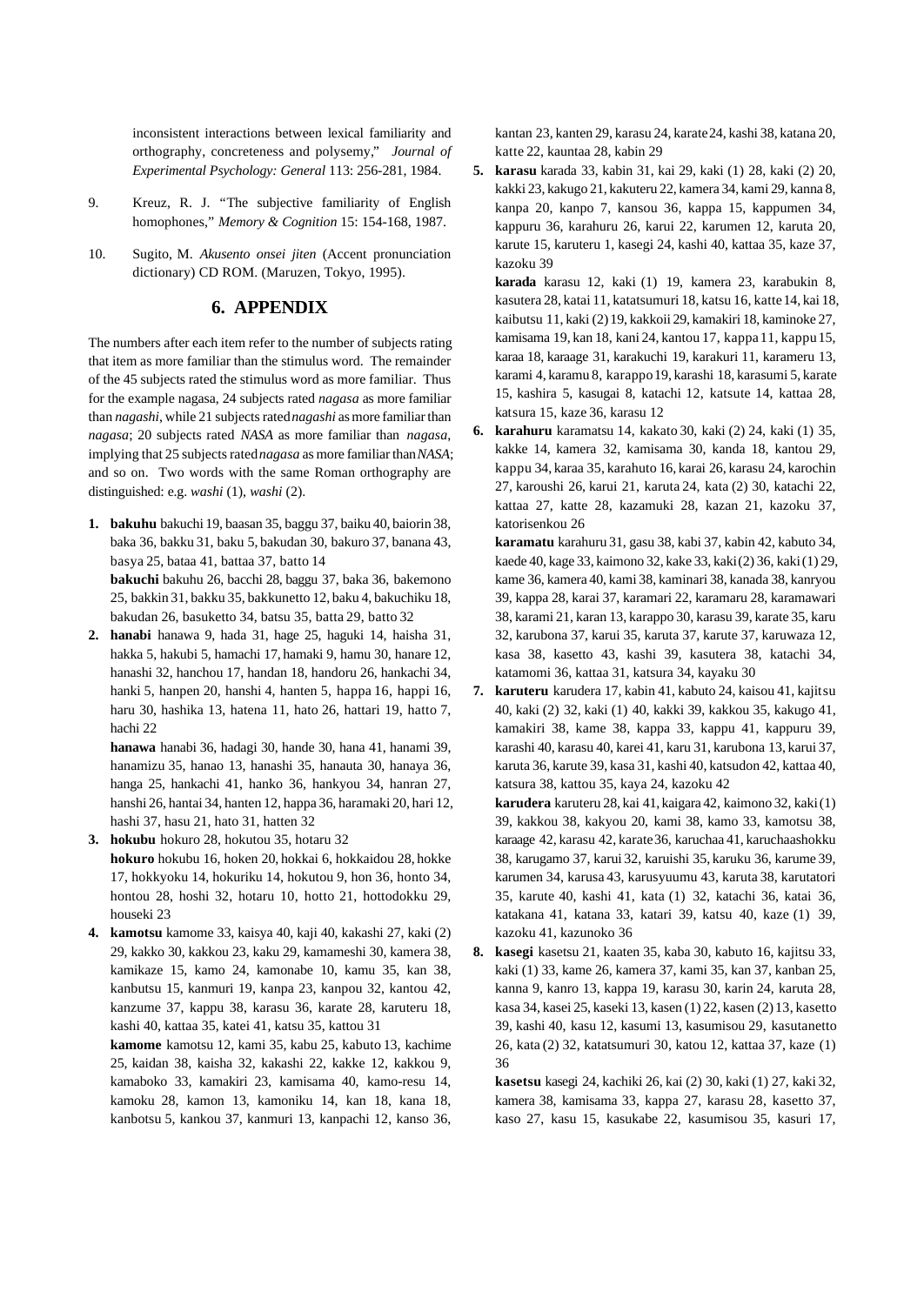kasutanetto 29, kasutera 38, kata (1) 17, katachi 24, katai 16, katana 20, katorisenkou 14, katsu 32, katsura 28, katte 32, kaze (1) 39, kama 19

**9. kokugi** kokugo 34, kokudo 24, konoha 36, koohii 38, kopii 41, koppu 37, koban 23, kodomo 40, kogu 26, koguma 19, koi 34, kokka 30, kokki 28, kokku 32, kokuhu 6, kokushi 25, koma 31, komichi 30, komori 31, kon 35, konbu 40, kondo 30, konki 33, konma 21, konya 38, kouto 38, kotoba 41, kotton 36, kotoshi 41

**kokugo** kokugi 11, kobudashi 27, kodomo 35, kokka 15, kokkai 22, kokki 12, kokku 19, koku 10, kokuban 28, kokubun 5, kokudo 8, kokuhou 12, kokuhuku 19, kokuji 11, kokumin 26, kokumotsu 17, komaasyaru 35, konoha 17, koon 28, koppu 31, kotori 29, kotsubu 8, kotton 28, koma 15

**10. maguchi** maguro 43, mabuta 45, macchi 42, mada 40, maguma 35, makura 43, mane 39, manto 39, matto 44, mattoresu 42, matsu 40, machi 42, magunetto 43, magunicyuudo 43, magure 41, mangetsu 42, mari 39, matsuge 44

**maguro** maguchi 8, maccha 26, mado 35, magukappu 33, magunetto 17, make 21, maku 7, makura 32, mandorin 14, manga 27, manto 17, mari 13, matsu 26, matsutake 18, mato14

**11. moguri** mogura 31, modosu 37, mogusa 14, moji 41, mokkin 28, mokuba 24, mokugyo 14, mokuhi 38, mokume 30, momiji 38, momo 43, mon 31, monburan 38, monosashi 41, moshi 40, motsu 36, mottou 37, motsunabe 32, motsuyaki 30

**mogura** moguri 14, mo 16, mochi 38, mochuu 24, moguru 13, mogusa 10, mokkin 20, mokkou 14, mokusei 25, mokuyou 36, momiji 37, momo 39, mon 32, mondai 34, mono 31, moushon 18, moppu29, mori 38, moroi 25, moto 14, mouri 10, mura 33, monpe 10

**12. mokuba** mokuji 38, mogura 28, mokki 9, mokkin 30, mokkou 21, mokugyo 14, mokuhi 32, mokuyou 40, momi 24, momiji 42, momo 43, mon 31, monchicchi 29, monooki 31, moppu 31, moraimono 33, mori 41, morokko 23, moshi 39, motsu 33, mottou 28

**mokuji** mokuba 7, mokkin 13, mokkoku 3, mokkou 7, mokudoku 11, mokugyo8, mokuroku 9, mokusei 20, mokutan 8, mokutou 14, mokuyou 33, mokuyoubi 37, mokuzai 16, mokuzou 14, mongen 25, monku 29, mono 19, moppu 20, morokko 20, mokume 9, mokuromi 14, momo 31, monpe 7, mori 28

**13. nagasa** nagashi 21, nasa20, nani 19, nabe 17, nasu 35, nama 27, naka 18, nara 24, natou 17, nazeka 24, naasu 25, naito22, naihu 35, naruse 0, narita 27, nagaku 8, nagase 4, nagano 27, namida 36, napukin 30, nanzan 6, nameko 27, nakai 6, nattou 25, natsumikan 26

**nagashi** nagasa 21, nabe 33, nagagutsu 28, nagai 25, nagaimo 20, nagaisu 28, nagame 39, nagameru 32, nagashima 14, nagashime 23, nagatachou 21, naguri 19, naguru 32, naka 20, nakai 17, namae 41, namako 14, namida 41, nanmon 28, nappa 28, naruto 15, nashi 33, natsu 39, nattou 40, nattsu 23, natsumikan 28, nagatoro 12

**14. namida** namiki 8, nachisu 12, nakami 12, namae 32, napukin 24, naihu 8, nameko 18, nami 17, nana 2, nanda 8, nanzan 6,

naru 8, nasubi 11, nasu 18

**namiki** namida 37, nagai 25, naginata 17, nakai 6, namari 22, namekuji 18, nami 18, namidame 24, namikaze 18, namikimichi 23, namima 28, naminori 14, nanten 20, nashi 33, natsu 37, natsumikan 34, nattou 39

- **15. nimotsu** nimono 34, nidai 13, nihon 34, niji 30, nikkou 32, niku 36, ningen 36, ninjin 36, ninjyou 27, ninzuu 31, nishi 12, ninpou 12, ninpu 14, ninjya 21 **nimono** nimotsu 11, nihon 14, niji 26, nikki 20, niku 30, ningen 23, ninniku 27, ninjin 31, nishi 12
- **16. nomichi** nomiya 37, nobara 26, nobita 15, nobiru 29, nohara 33, nokogiri 29, nomi 21, nomi 3, nomimono 41, nomu 36, nonbei 18, nonbiri 35, nonki 37, noppo29, nougyou 37, nouka 30, nouto 41

**nomiya** nomichi 8, nobori 14, nogiku 7, nohara 13, nokogiri 11, nomi 3, nomikai 32, nomikomu 14, nomimizu 16, nomimono 19, nori 23, noppo 14

**17. sashizu** sashiki 11, sacchaa 24, saka 35, sakkaa 38, sakki 29, sakku 4, sapporo 24, sarada 40, sashi 1, sashiba 21, sashimi 34, sashite 7, sasshi 17, sasyo 4, satoimo 24, satou 42, sattou 24, saru 36

**sashiki** sashizu 34, saitan 35, saka 36, sakana 39, sashiba 30, sashie 35, sashikizu 30, sashiko 7, sashikomi 22, sashimi 39, sashimono 10, satoimo 38, satou 38, saru 39

- **18. sekiri** sekiyu 41, seibutsu 39, seiji 41, sekai 44, seki (1) 41, sekimu 24, sekinin 42, sekkachi 38, sekkai 33, sekken 41, sekki 23, sekkou 22, sensei 45, settai 34, settsu 10, seki (2) 36 **sekiyu** sekiri 4, seikaku 33, seki (1) 16, sekidou 10, sekiei 3, sekihi 9, sekisetsu 12, sekitan 39, sekizui 11, sekkai 6, sekken 27, sekki 7, sekkou 6, sekkyou 19, semento 24, semi 23, sendo 24, seiseki 31, seri 7, setsu 7
- **19. tachiba** tachiki 9, tabako 35, tabi 41, tacchi 19, Tachi Hiroshi 23, tachippanshi 23, taido 32, taiiku 30, takasa29, take 25, taki 27, takibi 32, takoyaki 39, tan 13, tani 16, tanmen 17, tansu 35, tanuki 31, tappaa 27, tarou 25, tasu 16, tate 10, tatsu 22, tama 25, tachi 0

**tachiki** tachiba 36, tachikurami 40, tachinori 33, taima 28, takai 38, takkyuu 41, tama 36, tabasuko 40, tachibana 20, tachibasami 28, tachii 19, tachikiri 20, tachimi 24, tachiuo 15, tai 35, taiku 38, takara 39, taki 30, takigi 36, tamago 39, tamanegi 43, tanbo 40, tansu 41, tanuki 39, tatemono 40, tachi 11, takibi 40

- **20. tomato** tomari 11, tochi 10, tomaru 12, tomin 8, tonai 21, tonbi 4, toppu 13, tora 8, toranpu17, tori 21, tosyokan 30, tokei 30, tonari 17, tonbo 16, tomu 7 **tomari** tomato 34, tobira 16, todana 19, toire 34, tokage 18, tomakomai 10, tomare 16, tomaru 15, tonari 24, tonbo 19, toride 13, totsu 2, tomatteiru 10, tomodachi 35, tori 24, todo 10
- **21. wakaba** wakate 23, waido 29, waka 17, wakame 33, wakasa35, wakkusu 35, wani 34, waon 19, wara 12, waru 25, warutsu 23, washi (1) 23, watto 16

**wakate** wakaba 25, wagashi 36, waka 24, wakadori 24, wakai 32, wakame 31, wakamono 30, wakare 31, wakaru 28, wakasa